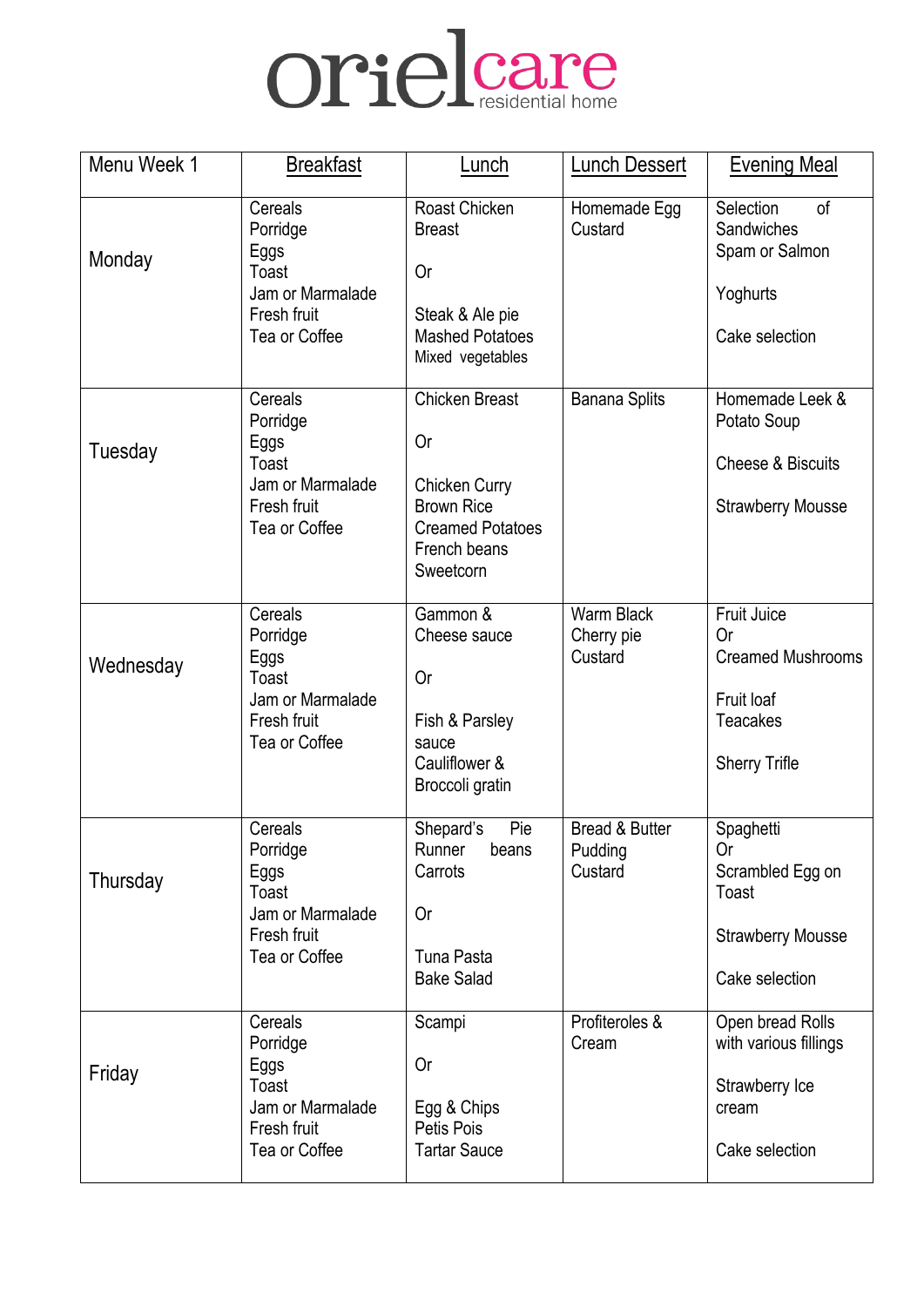| Saturday                                                                                                                                                                | Cereals<br>Porridge<br>Eggs<br>Toast<br>Jam or Marmalade<br>Fresh fruit<br>Tea or Coffee | Sausage or Fish<br>Fingers<br>Cheese & Potato<br>Pie<br>Mixed<br>Vegetables<br><b>Baked Beans</b>                                                                     |  | Key Lime Pie                                                                        | Selection of<br>Sandwiches<br>Ham or Jam<br><b>Fruit Cocktail</b><br><b>Cake Selection</b>               |  |
|-------------------------------------------------------------------------------------------------------------------------------------------------------------------------|------------------------------------------------------------------------------------------|-----------------------------------------------------------------------------------------------------------------------------------------------------------------------|--|-------------------------------------------------------------------------------------|----------------------------------------------------------------------------------------------------------|--|
| Sunday                                                                                                                                                                  | Cereals<br>Porridge<br>Eggs<br>Toast<br>Jam or Marmalade<br>Fresh fruit<br>Tea or Coffee | Roast Topside of<br>Beef or<br><b>Chicken Fillets</b><br>Yorkshire pudding<br><b>Roast Potatoes</b><br><b>Mashed Potatoes</b><br><b>Cauliflower Cheese</b><br>Carrots |  | Eve's<br>Pudding<br>Custard                                                         | <b>Melon Cocktail</b><br>Selection<br><sub>of</sub><br>Sandwiches<br>Chicken or Cheese<br>Cake selection |  |
| Mid morning everyday:<br>Tea, Coffee, Hot Chocolate<br><b>Biscuits or Fruit</b><br>A selection of cold drinks, fruit juices & water are<br>available throughout the day |                                                                                          |                                                                                                                                                                       |  | Afternoon Tea everyday:<br>Tea, Coffee, Biscuits or Fruit<br>An assortment of Cakes |                                                                                                          |  |
|                                                                                                                                                                         | Supper<br><b>Hot or Cold Drinks</b>                                                      |                                                                                                                                                                       |  |                                                                                     |                                                                                                          |  |
| Sandwiches or Cheese &                                                                                                                                                  |                                                                                          |                                                                                                                                                                       |  |                                                                                     |                                                                                                          |  |
| <b>Biscuits</b>                                                                                                                                                         |                                                                                          |                                                                                                                                                                       |  |                                                                                     |                                                                                                          |  |
| Cooked breakfasts are available                                                                                                                                         |                                                                                          |                                                                                                                                                                       |  |                                                                                     |                                                                                                          |  |
| Menus are subject to change                                                                                                                                             |                                                                                          |                                                                                                                                                                       |  |                                                                                     |                                                                                                          |  |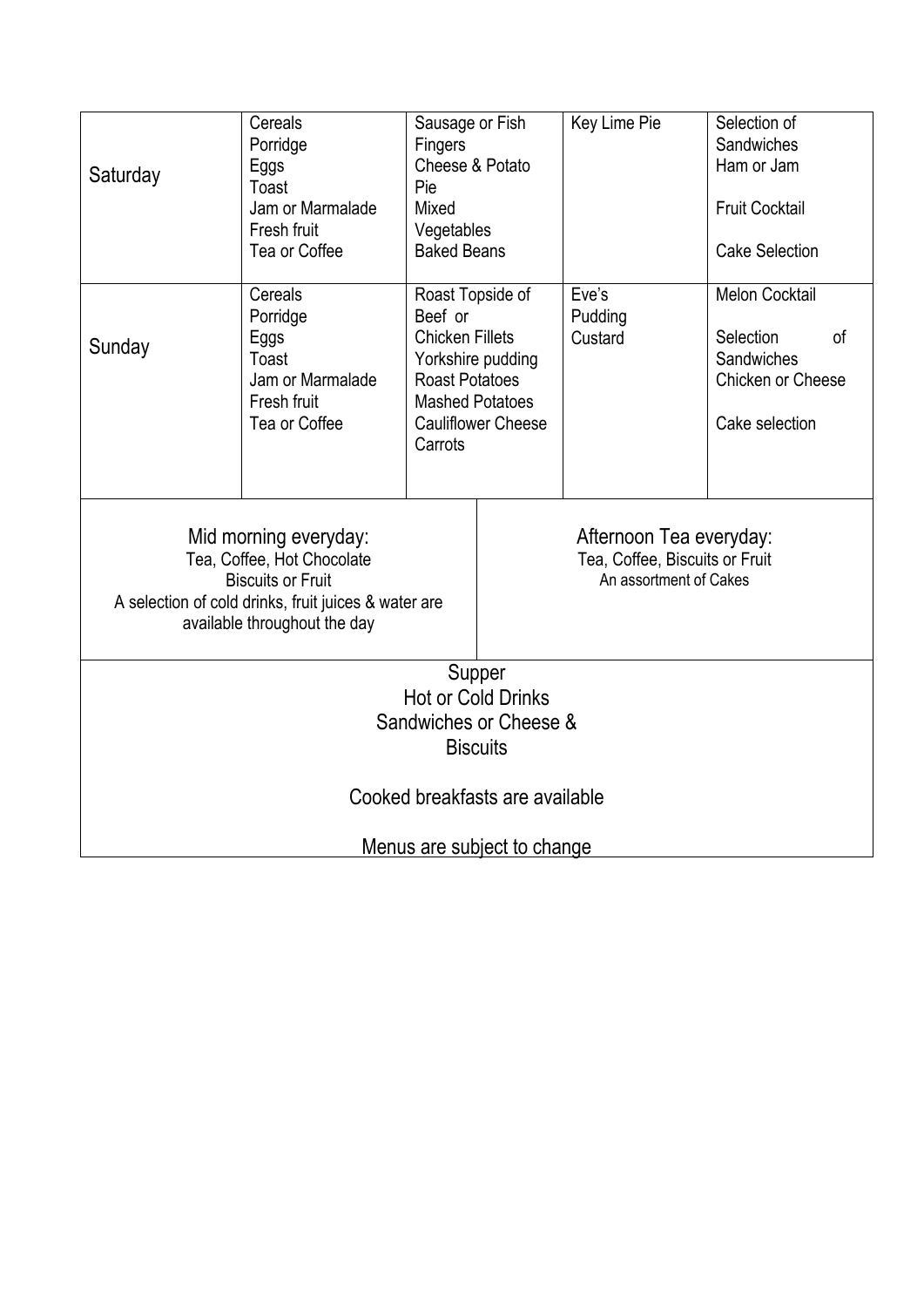| Menu Week 2 | <b>Breakfast</b>                                                                         | Lunch                                                                                                                                       | <b>Lunch Dessert</b>                          | <b>Evening Meal</b>                                                                                        |
|-------------|------------------------------------------------------------------------------------------|---------------------------------------------------------------------------------------------------------------------------------------------|-----------------------------------------------|------------------------------------------------------------------------------------------------------------|
| Monday      | Cereals<br>Porridge<br>Eggs<br>Toast<br>Jam or Marmalade<br>Fresh fruit<br>Tea or Coffee | Cottage Pie with<br>Cheese Topping Or<br><b>Breaded Fish</b><br>Portion<br><b>Sliced Green</b><br>beans Mashed<br>Swede                     | Pear &<br><b>Hazelnut Flan</b><br>Custard     | Omelette with<br>Salad garnish<br><b>Mandarins</b><br>Cream<br>Cake selection                              |
| Tuesday     | Cereals<br>Porridge<br>Eggs<br>Toast<br>Jam or Marmalade<br>Fresh fruit<br>Tea or Coffee | Char grilled<br><b>Chicken Breast</b><br>0r<br><b>Chicken Fillets</b><br><b>Boiled Potatoes</b><br><b>Broccoli Sweetcorn</b>                | Jam Sponge<br>Custard                         | Homemade Soup<br>Vegetable<br>Selection<br>of<br>Sandwiches<br>Prawn or salad<br><b>Cream Slices</b>       |
| Wednesday   | Cereals<br>Porridge<br>Eggs<br>Toast<br>Jam or Marmalade<br>Fresh fruit<br>Tea or Coffee | Roast leg of Pork<br>Apple sauce<br>0r<br><b>Chicken Breast</b><br>Roast potatoes<br><b>Mashed Potatoes</b><br>Cabbage<br>Cauliflower       | <b>Treacle Roly</b><br>Poly Sponge<br>Custard | Selection of<br>Sandwiches<br><b>Beef</b><br>Cheese<br><b>Fresh Fruit</b><br>Salad Cream<br>Cake selection |
| Thursday    | Cereals<br>Porridge<br>Eggs<br>Toast<br>Jam or Marmalade<br>Fresh fruit<br>Tea or Coffee | Sausage Casserole<br><b>Mashed Potatoes</b><br><b>Mashed Parsnips</b><br>French beans<br>0r<br>Cheese<br>Salad                              | Apple<br>Meringue<br>Pudding                  | Scrambled Egg on<br>Toast<br><b>Tomatoes on Toast</b><br>Orange Jelly<br>Cake selection                    |
| Friday      | Cereals<br>Porridge<br>Eggs<br>Toast<br>Jam or Marmalade<br>Fresh fruit<br>Tea or Coffee | Salmon Fillet with<br>Hollandaise sauce<br>0r<br><b>Cold Meat</b><br>Farmhouse mixed<br>Vegetables<br>Croquette potatoes<br>Tinned potatoes | <b>Baked Rice</b><br>Pudding                  | Selection of<br>Sandwiches<br><b>Cream Cheese</b><br>& Cucumber<br>Turkey<br>Crème caramel<br>Scones & Jam |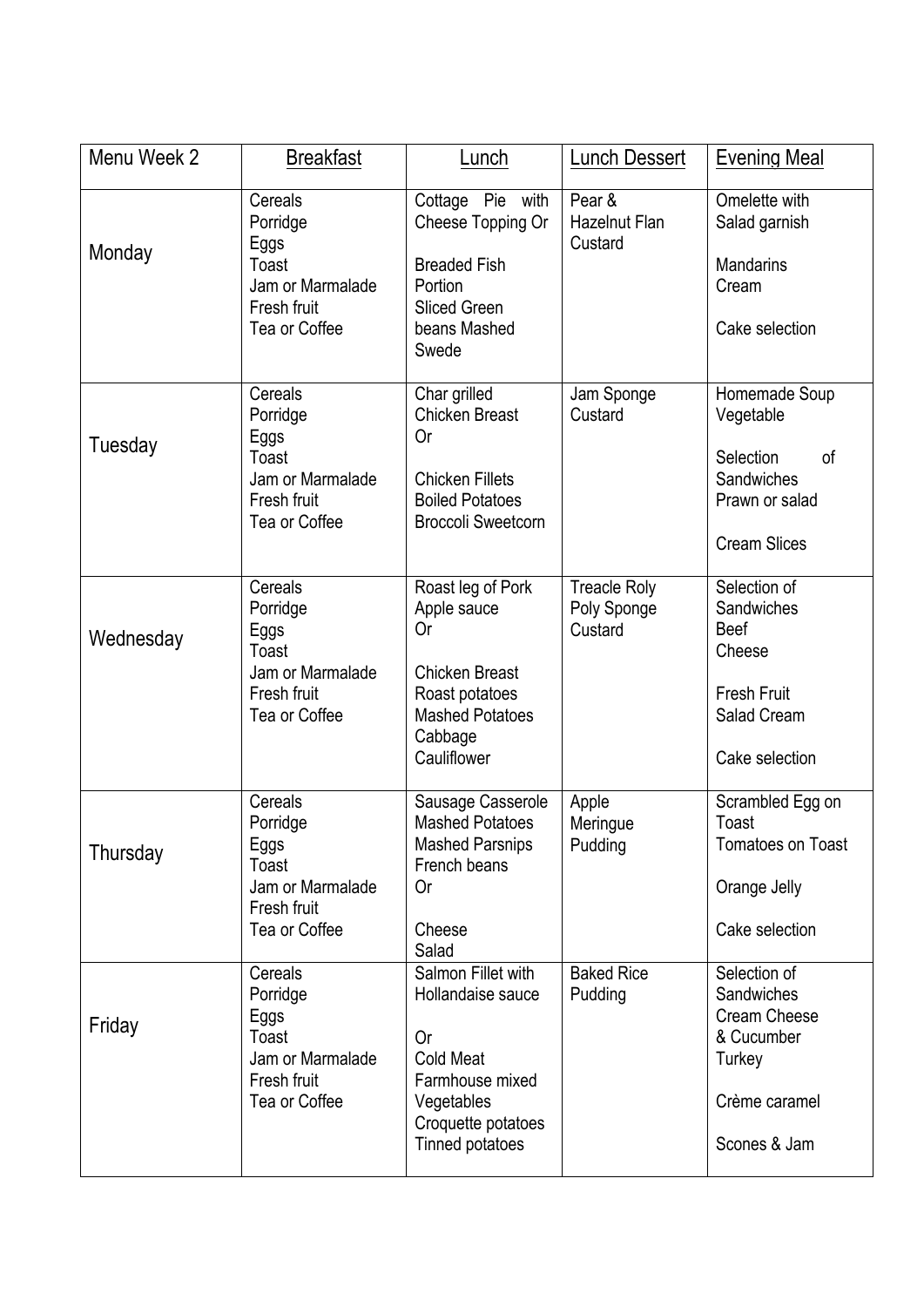| Saturday                                                                                                                                                                                                                                                       | Cereals<br>Porridge<br>Eggs<br>Toast<br>Jam or Marmalade<br>Fresh fruit<br>Tea or Coffee | Turkey & Leek Pie<br>0r<br>Fish<br><b>Mashed Potato</b><br>Petis Pois<br><b>Broccoli</b>                                          |  | Banana & Custard | Selection of<br>Sandwiches Tuna<br>& Mayo Ham<br><b>Tomato Garnish</b><br>Peaches & Cream<br>Cake selection |
|----------------------------------------------------------------------------------------------------------------------------------------------------------------------------------------------------------------------------------------------------------------|------------------------------------------------------------------------------------------|-----------------------------------------------------------------------------------------------------------------------------------|--|------------------|-------------------------------------------------------------------------------------------------------------|
| Sunday                                                                                                                                                                                                                                                         | Cereals<br>Porridge<br>Eggs<br>Toast<br>Jam or Marmalade<br>Fresh fruit<br>Tea or Coffee | Roast Chicken<br><b>Savoury Stuffing</b><br><b>Roast Potatoes</b><br><b>Creamed Potatoes</b><br><b>Brussel Sprouts</b><br>Carrots |  | Tiramisu         | Pate & Melba Toast<br>Corned Beef & Egg<br>Salad<br>Corned Beef or Egg<br>Sandwiches<br>Cake selection      |
| Mid morning everyday:<br>Afternoon Tea everyday:<br>Tea, Coffee, Hot Chocolate<br>Tea, Coffee, Biscuits or Fruit<br><b>Biscuits or Fruit</b><br>An assortment of Cakes<br>A selection of cold drinks, fruit juices & water are<br>available throughout the day |                                                                                          |                                                                                                                                   |  |                  |                                                                                                             |
| Supper<br><b>Hot or Cold Drinks</b><br>Sandwiches or Cheese &<br><b>Biscuits</b>                                                                                                                                                                               |                                                                                          |                                                                                                                                   |  |                  |                                                                                                             |
| Cooked breakfasts are available                                                                                                                                                                                                                                |                                                                                          |                                                                                                                                   |  |                  |                                                                                                             |
| Menus are subject to change                                                                                                                                                                                                                                    |                                                                                          |                                                                                                                                   |  |                  |                                                                                                             |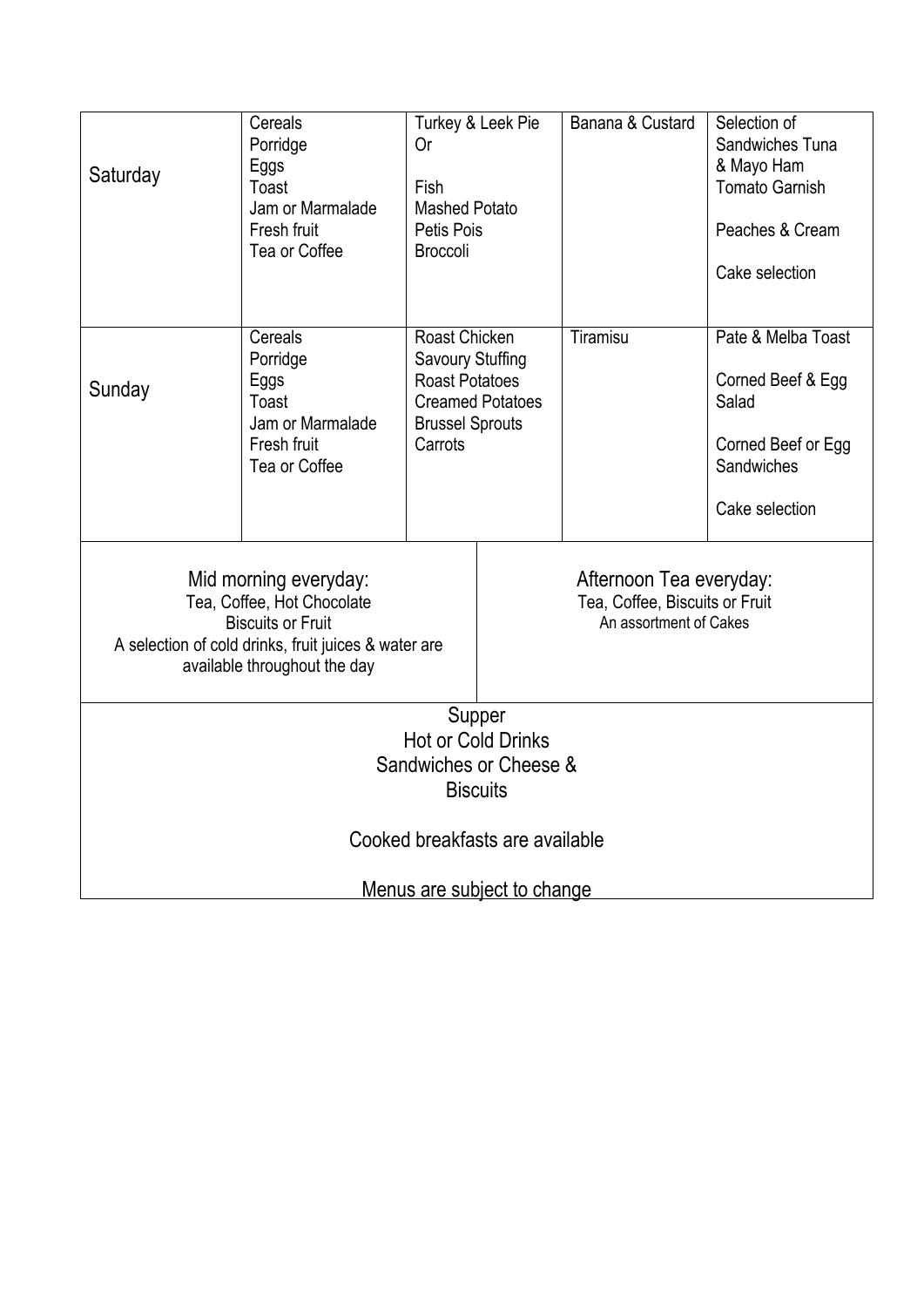| Menu Week 3 | <b>Breakfast</b>                                                                         | Lunch                                                                                                                             | <b>Lunch Dessert</b>                    | <b>Evening Meal</b>                                                                                                             |
|-------------|------------------------------------------------------------------------------------------|-----------------------------------------------------------------------------------------------------------------------------------|-----------------------------------------|---------------------------------------------------------------------------------------------------------------------------------|
| Monday      | Cereals<br>Porridge<br>Eggs<br>Toast<br>Jam or Marmalade<br>Fresh fruit<br>Tea or Coffee | Omelette<br>Fried Egg<br>Chips or Mash<br>Salad<br>Peas                                                                           | Jam Roly Poly<br>Sponge<br>Custard      | <b>Fish Fingers</b><br><b>Baked Beans</b><br><b>Beans on Toast</b><br><b>Fruit Cocktail</b><br>Cream<br>Cake selection          |
| Tuesday     | Cereals<br>Porridge<br>Eggs<br>Toast<br>Jam or Marmalade<br>Fresh fruit<br>Tea or Coffee | Somerset Pork<br>Casserole<br><b>Creamed Potatoes</b><br><b>Broad Beans</b><br>Cabbage<br>0r<br>Cheese & Onion<br>Quiche<br>Salad | Fruit of the<br>Forest<br>Cheesecake    | <b>Sardines</b><br>Spaghetti on Toast<br>Choc Ices<br>Cake selection                                                            |
| Wednesday   | Cereals<br>Porridge<br>Eggs<br>Toast<br>Jam or Marmalade<br>Fresh fruit<br>Tea or Coffee | <b>Steak Pie</b><br>Cheese Leek &<br>Potato Pie<br>Leeks Broccoli                                                                 | <b>Stewed Apples</b><br>Custard         | Bacon<br><b>Stewed Tomatoes</b><br><b>Hash Browns</b><br>Lemon Fruit mousse<br>Cake selection                                   |
| Thursday    | Cereals<br>Porridge<br>Eggs<br>Toast<br>Jam or Marmalade<br>Fresh fruit<br>Tea or Coffee | <b>Coated Chicken</b><br><b>Creamed Potatoes</b><br><b>Carrots Sweetcorn</b><br>0r<br><b>Chicken Curry</b><br>Rice                | Chocolate &<br>Orange Sponge<br>Custard | Open Bread Rolls<br>Cheese<br>Egg & Cress<br><b>Pickles</b><br>Crisps<br><b>Fruit Trifle</b><br>Dream Topping<br>Cake selection |
| Friday      | Cereals<br>Porridge<br>Eggs<br>Toast<br>Jam or Marmalade<br>Fresh fruit<br>Tea or Coffee | Fish in<br><b>Breadcrumbs</b><br><b>Mash Potatoes</b><br>Peas<br>0r<br>Macaroni Cheese                                            | <b>Banana</b><br>Cream Flan             | Melon Cocktail<br>Selection of<br>Sandwiches<br>Pork &<br><b>Stuffing Salad</b><br><b>Arctic Roll</b>                           |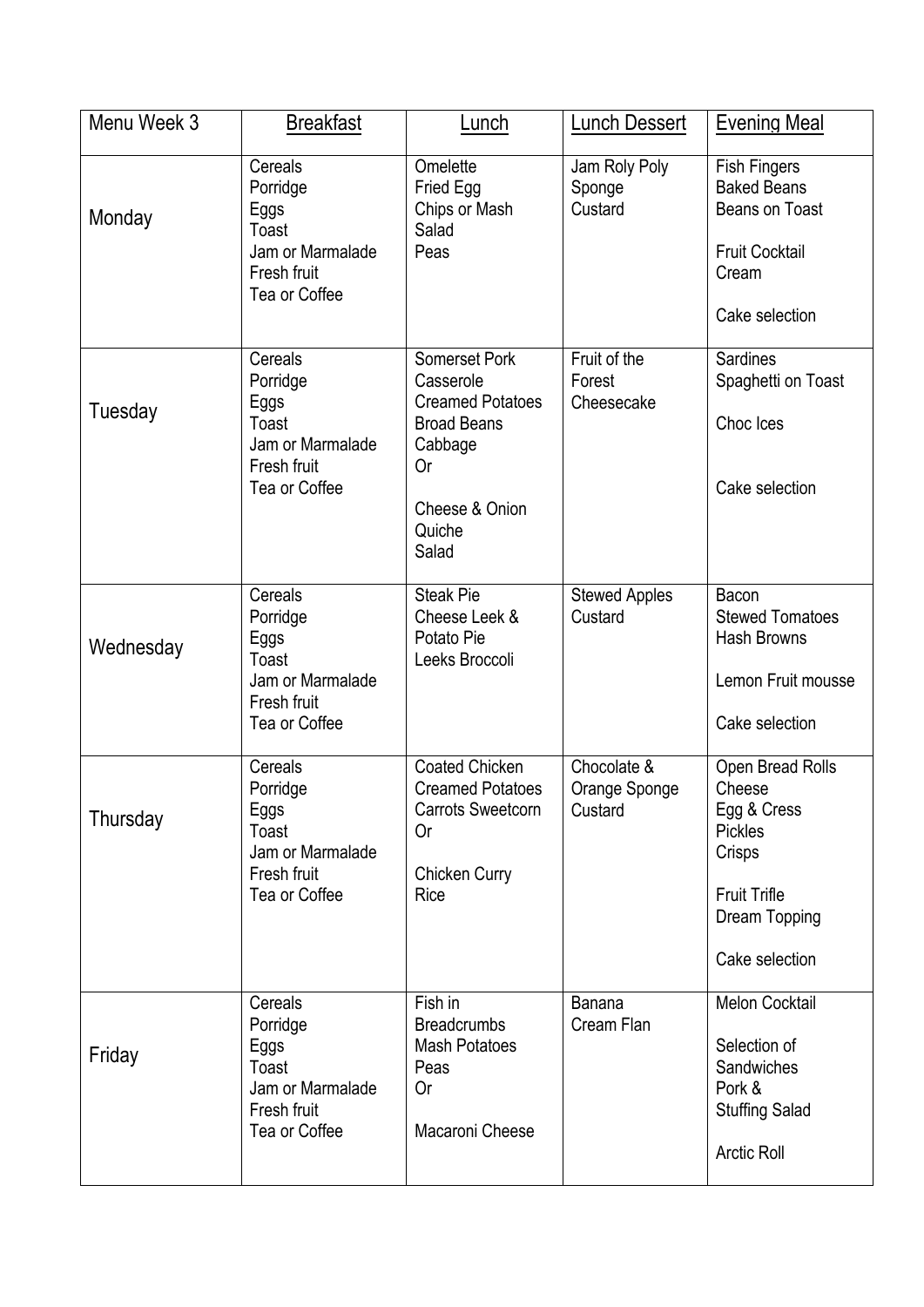| Saturday                                                                                                                                                                | Cereals<br>Cereals<br>Porridge<br>Eggs<br>Toast<br>Jam or Marmalade<br>Fresh fruit<br>Tea or Coffee | Sausage Egg &<br>Petis Pois<br><b>Crispy Potatoes</b><br><b>Creamed Potatoes</b><br><b>Cauliflower Cheese</b> |  | Mandarin & Coffee<br>Gateau                                                         | <b>Butternut</b><br>squash Soup<br>Chicken<br>Sandwiches<br><b>Chicken Salad</b><br>Strawberry Jelly |
|-------------------------------------------------------------------------------------------------------------------------------------------------------------------------|-----------------------------------------------------------------------------------------------------|---------------------------------------------------------------------------------------------------------------|--|-------------------------------------------------------------------------------------|------------------------------------------------------------------------------------------------------|
| Sunday                                                                                                                                                                  | Cereals<br>Porridge<br>Eggs<br>Toast<br>Jam or Marmalade<br>Fresh fruit<br>Tea or Coffee            | Roast Lamb<br>Mint Sauce New,<br>Roast or<br><b>Mashed Potatoes</b><br>Parsnips<br>Cauliflower<br>Sprouts     |  | <b>Stewed Rhubarb</b><br>Custard                                                    | Selection of<br>Sandwiches<br>Salmon<br>Tomato & Lettuce<br>Yoghurts<br>Cake selection               |
| Mid morning everyday:<br>Tea, Coffee, Hot Chocolate<br><b>Biscuits or Fruit</b><br>A selection of cold drinks, fruit juices & water are<br>available throughout the day |                                                                                                     |                                                                                                               |  | Afternoon Tea everyday:<br>Tea, Coffee, Biscuits or Fruit<br>An assortment of Cakes |                                                                                                      |
| Supper                                                                                                                                                                  |                                                                                                     |                                                                                                               |  |                                                                                     |                                                                                                      |
| <b>Hot or Cold Drinks</b><br>Sandwiches or Cheese &                                                                                                                     |                                                                                                     |                                                                                                               |  |                                                                                     |                                                                                                      |
| <b>Biscuits</b>                                                                                                                                                         |                                                                                                     |                                                                                                               |  |                                                                                     |                                                                                                      |
| Cooked breakfasts are available                                                                                                                                         |                                                                                                     |                                                                                                               |  |                                                                                     |                                                                                                      |
| <u>Menus are subject to change</u>                                                                                                                                      |                                                                                                     |                                                                                                               |  |                                                                                     |                                                                                                      |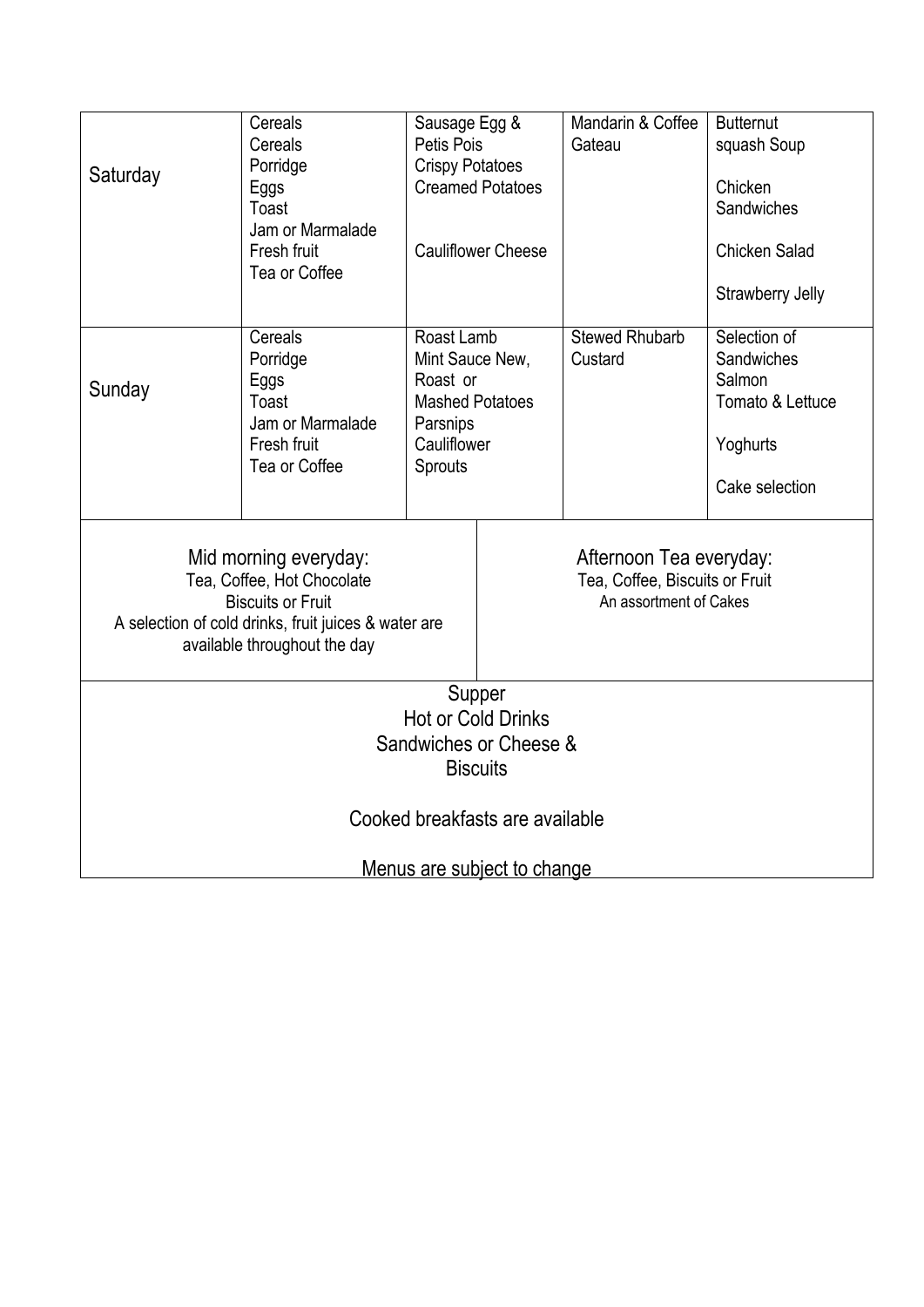| Menu Week 4 | <b>Breakfast</b>                                                                         | Lunch                                                                                                           | <b>Lunch Dessert</b>                            | <b>Evening Meal</b>                                                                             |
|-------------|------------------------------------------------------------------------------------------|-----------------------------------------------------------------------------------------------------------------|-------------------------------------------------|-------------------------------------------------------------------------------------------------|
| Monday      | Cereals<br>Porridge<br>Eggs<br>Toast<br>Jam or Marmalade<br>Fresh fruit<br>Tea or Coffee | <b>Minced Steak</b><br><b>Creamed Potatoes</b><br><b>Mashed Swede</b><br>Sliced beans<br>0r<br>Chilli Con Carne | Blackcurrant<br>Sponge<br>Custard               | Smoked<br><b>Haddock Kippers</b><br><b>Bread &amp; Butter</b><br>Mango Sorbet<br>Cake selection |
| Tuesday     | Cereals<br>Porridge<br>Eggs<br>Toast<br>Jam or Marmalade<br>Fresh fruit<br>Tea or Coffee | Sausage<br>Onion Gravy<br><b>Mashed Potato</b><br><b>Broccoli</b><br>Cauliflower<br>0r<br><b>Prawn Salad</b>    | Apple<br>Crumble<br>Cream                       | Chicken Soup<br>Selection of<br>Sandwiches<br>Spam<br>Tuna<br><b>Chocolate Eclairs</b>          |
| Wednesday   | Cereals<br>Porridge<br>Eggs<br>Toast<br>Jam or Marmalade<br>Fresh fruit<br>Tea or Coffee | Roast Turkey<br><b>Stuffing Roast</b><br>& Boiled<br>Potatoes<br><b>Sprouts</b><br>Carrots<br>0r<br>Fish        | Semolina<br>Jam Sauce                           | Tomato or<br>Poached Egg<br>on Toast<br>Orange Jelly<br>Cream<br>Cake selection                 |
| Thursday    | Cereals<br>Porridge<br>Eggs<br>Toast<br>Jam or Marmalade<br>Fresh fruit<br>Tea or Coffee | Beef Hot Pot<br>Potato Mash<br>Cabbage<br>Peas<br>0r<br>Fish<br><b>Sweet Potato</b>                             | Pineapple<br>Upside Down<br><b>Cake Custard</b> | Cheese & Potato<br>Pie Baked Beans<br>Pears & Cream<br>Cake selection                           |
| Friday      | Cereals<br>Porridge<br>Eggs<br>Toast<br>Jam or Marmalade<br>Fresh fruit<br>Tea or Coffee | Fish Pie<br>Chips<br>0r<br>Cold meats<br><b>Mixed Vegetables</b><br>Homemade Fish<br>Cakes                      | <b>Treacle Roly Poly</b><br>Custard             | Salmon or<br><b>Beef Cobs</b><br>Raspberry<br><b>Ripple Slice</b><br>Cake selection             |